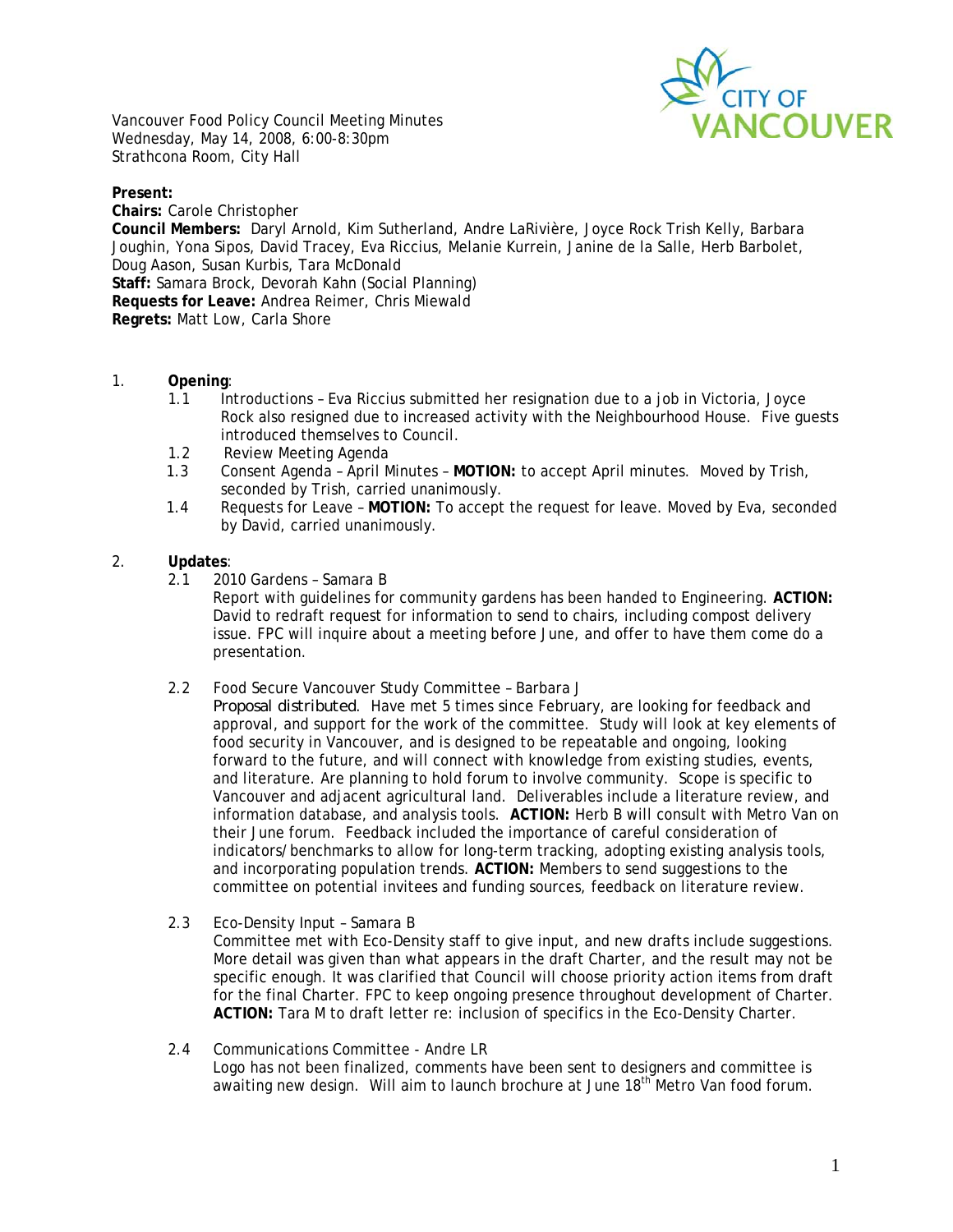2.5 Forum Committee – Carole C

Have spoken to colleagues in Seattle and Portland, who are open to dialogue. A tentative date suggested for late Sept / early Oct. Members asked to contact Carole if interested in planning, Trish, Herb, and Susan volunteered to be on committee. It was confirmed that FPC is still interested in the idea. Steve Cohen of Food Policy Seattle will be here for June 18th forum. **ACTION:** Herb B will contact Steve Cohen (Seattle Food Policy) to check feasibility of meeting in June. Community members and potential politicians for lobbying yet to be identified.

2.6 Annual Report - Carole C

Barbara and Samara thanked for their work, report will go to Council on May  $22^{nd}$ .Carole and/or Andrea to attend Council meeting, members encouraged to come.

- 2.7 Staff Update Samara B
	- o As of June, Social Planning will be amalgamated with new Social Development Department, as one of four sub-departments with current Directors will become Assistant Directors. It was suggested to have dialogue with Cameron Grey in July. SP mandate will be narrowed to focus on vulnerable communities. The idea of FPC moving departments may be considered due to the interdepartmental nature of food policy work. **ACTION:** Andrea R, David T, Herb B, Samara B, Barbara J, Doug A, Devorah K to meet and discuss.
	- o Farmers Market motion passed in Council *(draft distributed)*, Heather Deal presented motion, which was accepted with amendments. City Manager is to report back. YLFMS Board is working with City Staff to implement.
- 2.8 Guidelines- Community organization reports Trish K Guidelines for presentations were developed based on Food Charter workshops. Groups must cover five points: goals, membership, projects, food system issues, requests of FPC. Five minutes to present and five for discussion.

#### 3. **Announcements**

- Kim Capri thanks FPC for supporting the issue of animal welfare (Melanie)
- Canada's World May 20 dialogue, Canadian food scholars conference at end of May, Metro Van forum on regional food security June 18<sup>th</sup> (Herb)  **ACTION:** Carole to send Metro Van invite to FPC
- Farmers Market opens Saturday, 9am at Trout Lake. (Tara)
- Launch for *Edible Vancouver* (magazine) tomorrow (Trish)
- Aron Bjornson has been appointed Director of Marketing for Green Table (Andre)

#### 4. **Presentation**

4.1 Sri Lankan delegation – Jakath Basnayake, Cathy Rich Memorial Food Processing Training Centre

Gave outline on the background and mission of the centre, also training and activities. The Centre operates as an incubator for food-related entrepreneurs on a not-for-profit, fee for service basis, working with government and community organizations. Since 1992, 12500 micro and small scale processors have been trained with assistance from the Centre through training, research, and business development consultation. www.foodsolutioncentre.org

#### 5. **Action Items**:

 5.1 Vending Cart Proposal – Carole C Devorah met with Mary Clare Zak and Heather Deal, working with Engineering and VCH to develop policy (e.g. Mobile grocery carts)